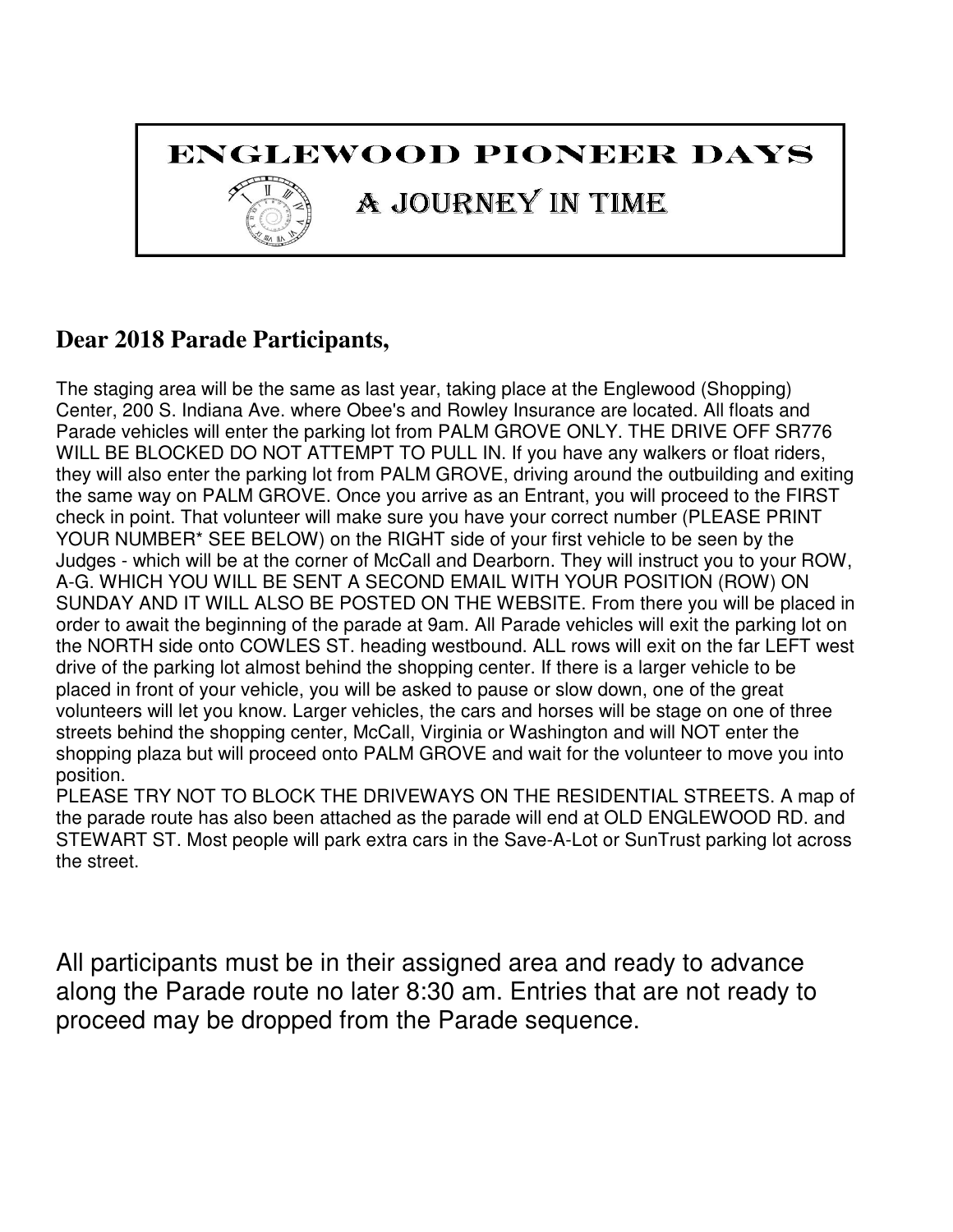ONLY FORMALLY REGISTERED PARTICIPANTING vehicles will be allowed onto Englewood (Shopping) Center Staging area. No Exceptions. It's best to have your float, decorations and participants all together if possible prior to entering the staging area.

Please find your parade number from the list provided. Please PRINT your float number on a 8 1/2 x 11 sheet of paper and attach it to the right front side of your FIRST vehicle of your parade vehicles. Walkers will need to carry their number and be visible. This is how the Judges and Announcers know who you are.

After the parade, come on back to Pioneer Park for all the fun! Parade Awards will be announced at NOON, Contests and music all day, along with the "Kids Zone"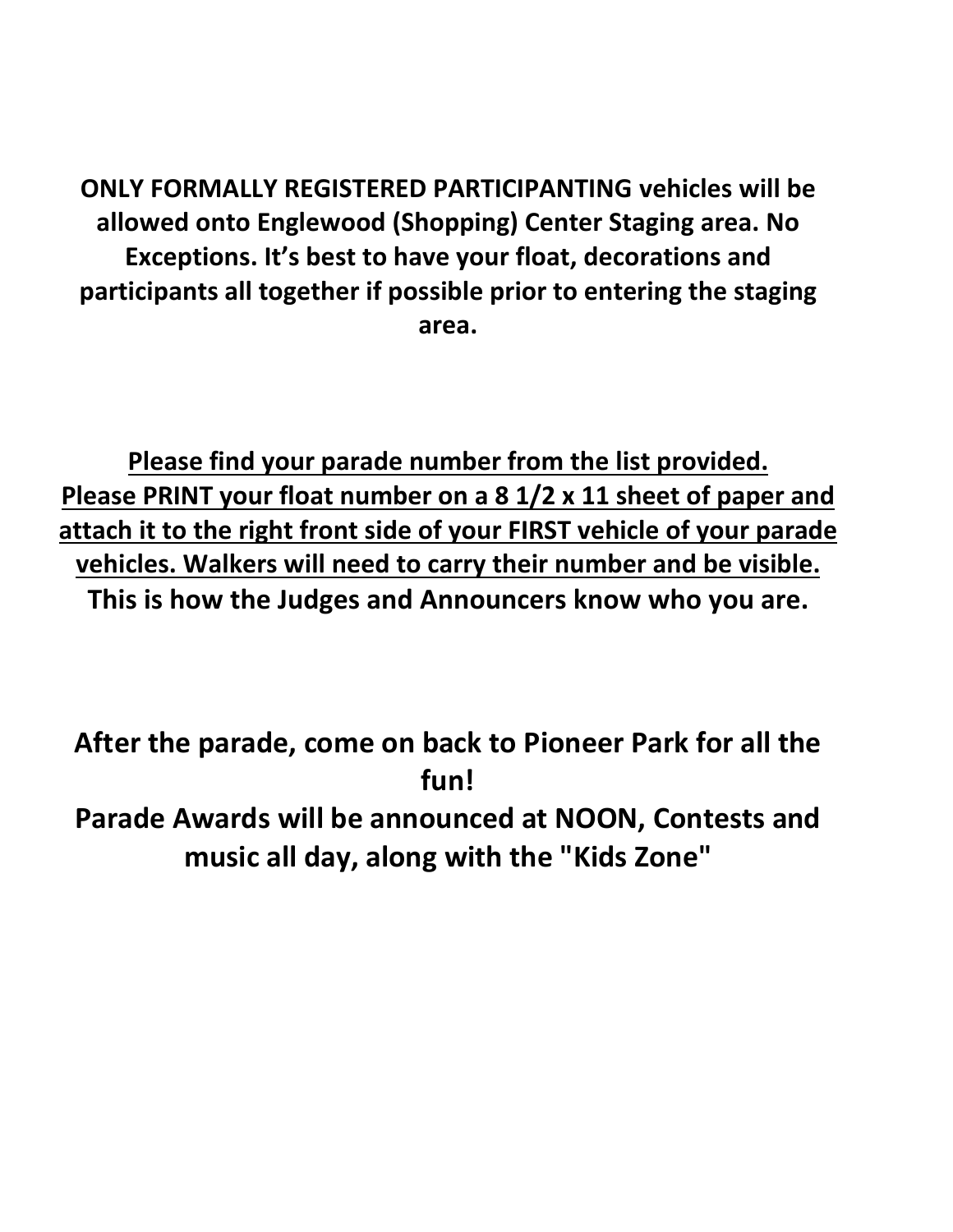#### **2018 PARADE RULES**

- 1. All participants must follow the directions of the Parade Marshals and Parade Officials. Failure to comply with instructions may result in disqualification from judging and/or expulsion from the Parade.
- 2. Participants must stage in their designated areas. All vehicles (not in the parade) transporting participants to the staging area should off load passengers using the driveway on PALM GROVE to the south of the staging area, driving around the outparcel building and exiting the same driveway onto PALM GROVE.
- 3. All participants must be assembled in their assigned staging area and ready to advance along the Parade route no later 8:30 a.m. At this time a representative of the entry should be stationed at the assigned staging area identification sign for check in and verification. Entries that have not been verified as ready to proceed may be dropped from the Parade sequence.
- 4. During the Parade, all participating groups shall remain a distance equal to two (2) car lengths back from the group ahead of them. Careful attention to the units in front must be maintained. Participating group total unit distance should be kept as tight as possible.
- 5. Groups exhibiting skills such as cheerleaders, karate students, drill teams, dancers, etc. shall contain their demonstration stops to 30 seconds maximum allowing no more than 100 feet of space to accumulate between their exhibition and the preceding Parade entry. Gap must be closed to 20 feet prior to commencing another demonstration.
- 6. Should emergency vehicles be required to enter the Parade route, all participants must move promptly to the right side of the Parade route until passage is complete.
- 7. No throwing of candy or other items will be allowed. These items must be passed out by hand and in a way as not to encourage children into the roadway.
- 8. Riders of floats or carts utilizing a power vehicle followed by a trailing unit shall not ride on the tongue or anywhere between the towing unit and the trailer.
- 9. Handouts shall be used sparingly in order to minimize the amount of litter generated. Designate people to clean-up distributed materials after initial handout.
- 10. Horseback riders must have all horses participating in the Parade under control at all times away from all spectators along the Parade route. Participants are responsible for providing their own clean-up efforts.
- 11. At the end of the Parade route, participants are not to disband nor demarshal prior to reaching the demarshaling area. The Parade MUST NOT be slowed at the end of the route due to participants disbanding in unspecified areas. All transportation vehicles shall be parked for pickup clear of the Parade route. The PARADE ROUTE ENDS AT STEWART on OLD ENGLEWOOD RD. At the request of Sarasota County Sheriff's department all floats may continue on Old Englewood Rd. to SR 776 or turn right onto Artists Avenue to return to staging area and parking lots along SR 776.
- 12. All entries must have their identifying number on the vehicle on the day of the Parade. Please display this on the PASSENGER SIDE of your entry. Please make sure they are visible to marshals as well as the judges.

All vehicles other than previously approved vehicles must be removed from the Park Lot by 8:30am.

# THANK YOU FOR BEING PART OF THE 62ND ANNUAL PIONEER DAYS PARADE